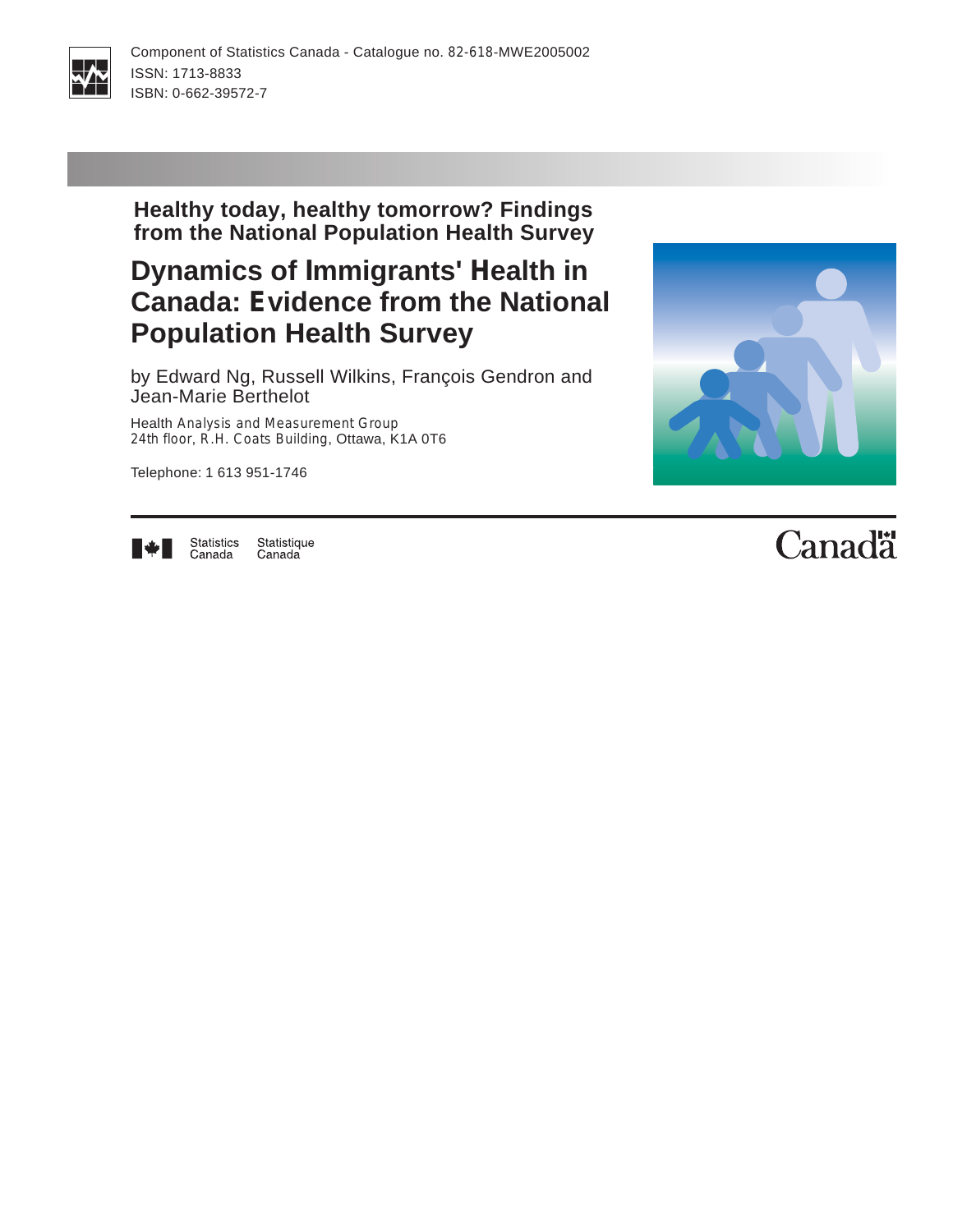# Dynamics of Immigrants' Health

# in Canada: Evidence from the National Population Health Survey

*by Edward Ng, Russell Wilkins, François Gendron and Jean-Marie Berthelot*

*Immigrants typically arrive in Canada with better-than-average health. In fact, many studies conducted in Canada and in the United States have established the existence of a so-called "healthy immigrant effect."1-13 Because potential immigrants are screened on medical and other health-related criteria before they are admitted to the country, they are usually healthier than the Canadian-born population. There is also a degree of selfselection in the originating countries, with applicants likely to be individuals with the stamina and motivation to undertake the rigours that immigration entails.*

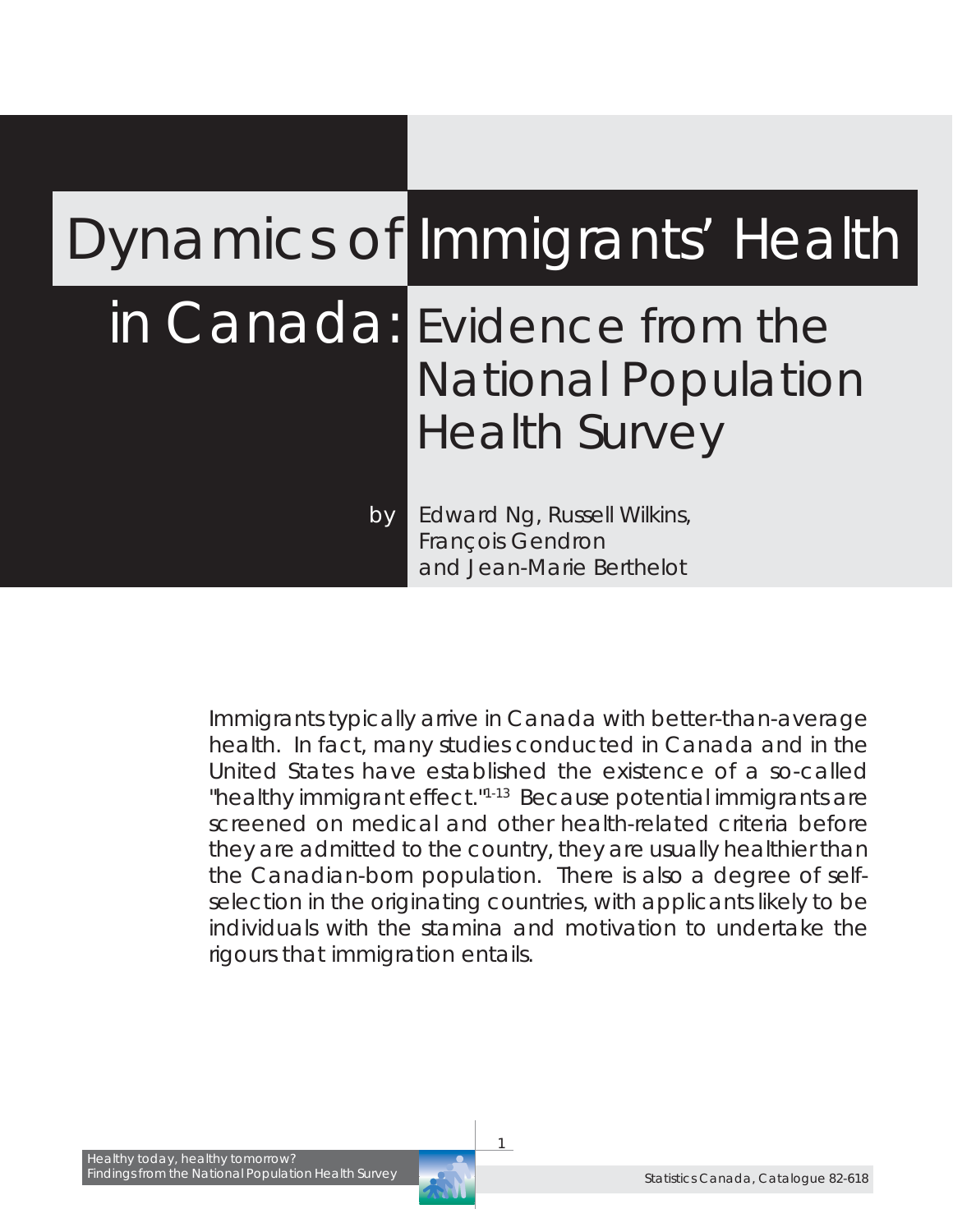### Defining the immigrant population

Immigrants were defined as all persons who were not Canadian citizens by birth. Immigrants' origin is grouped into two broad categories according to their country of birth: European and non-European. As well as people born in Europe, the European category includes those born in United States, Australia and New Zealand. The non-European category refers to all other countries. This dichotomy is used to distinguish groups with cultural differences that might have an effect on health status and health needs. As well, since the 1960s, there has been a major shift toward non-European sources for immigrants to Canada.

Because of the heterogeneity of the immigrant populations, the European/non-European grouping is at best a crude way to capture the cultural differences underlying health transitions. It would have been preferable to categorize immigrants by region (for instance, South Asia, Eastern Europe, Western Europe, Latin America, Africa), but owing to sample size limitations, this was not possible. It would also have been desirable to compare refugees and other classes of immigrants. Refugees made up about 16% of all immigrants to Canada between 1980 and 1998.15 However, refugee status was not collected by the NPHS, although the Longitudinal Survey of Immigrants to Canada is a possible source of such data.14

Immigrants' actual duration of residence in Canada is not available from the National Population Health Survey (NPHS). The number of years between immigration and the first NPHS cycle (1994/95) was used as a proxy, but the duration of residence is not exact. Some people may have resided in Canada for several years before obtaining immigrant status, while others may have lived outside Canada for substantial periods after immigrating. Because of sample size limitations, just two duration categories were created: recent immigrants (10 years or less in 1994/95) and long-term immigrants (more than 10 years in 1994/95). Thus, for this analysis, recent immigrants are those who arrived in 1984 or later, and long-term immigrants are those who came before 1984.

For this analysis, four groups of immigrants are defined: recent non-European, long-term non-European, recent European, and long-term European.

Most studies of immigrant health have been based on data for a single point in time (crosssectional data) and so have not been able to assess the health impact on immigrants as they settle in the host country. For example, an earlier article based on cross-sectional data

from 1994/95 showed immigrants, especially recent immigrants, to be healthier than the Canadian-born population, in that they were less likely to have chronic conditions or disabilities. $1$  A study published in 2003 using the results of the first wave of the Longitudinal Survey of Immigrants to Canada had similar results: some six months after their arrival, 97% of immigrants rated their health as good, very good or excellent. $14$  This compared with 88% for the Canadian population overall. However, longitudinal data that result from tracking the same individuals over time are needed to determine if this health advantage lasts, and the factors that are associated with any change. $13$ 

This analysis attempts to disentangle the factors that contribute to the changes in immigrants' health after their arrival in Canada. It is based on five cycles of longitudinal data from Statistics Canada's National Population Health Survey (NPHS), which collected information from the same individuals over an eight-year period from 1994/95 to 2002/03 (see *Definitions* and *Methods*). This study compares patterns of change in health status, health care use, and health-related behaviours among immigrants with those of the Canadianborn population.

In 2001, Canada's 5.4 million immigrants made up 18.4% of the population, the highest percentage in 70 years. Canada now receives more than 200,000 immigrants each year, and they account for close to 60% of population growth. Without sufficient immigration to compensate for below-replacement fertility, the Canadian population would start to decline in about 30 years. $16$  A better understanding of the dynamics behind any changes in immigrants' health could inform public policy about potential risks that confront this increasingly important component of Canadian society (see *Defining the immigrant population*).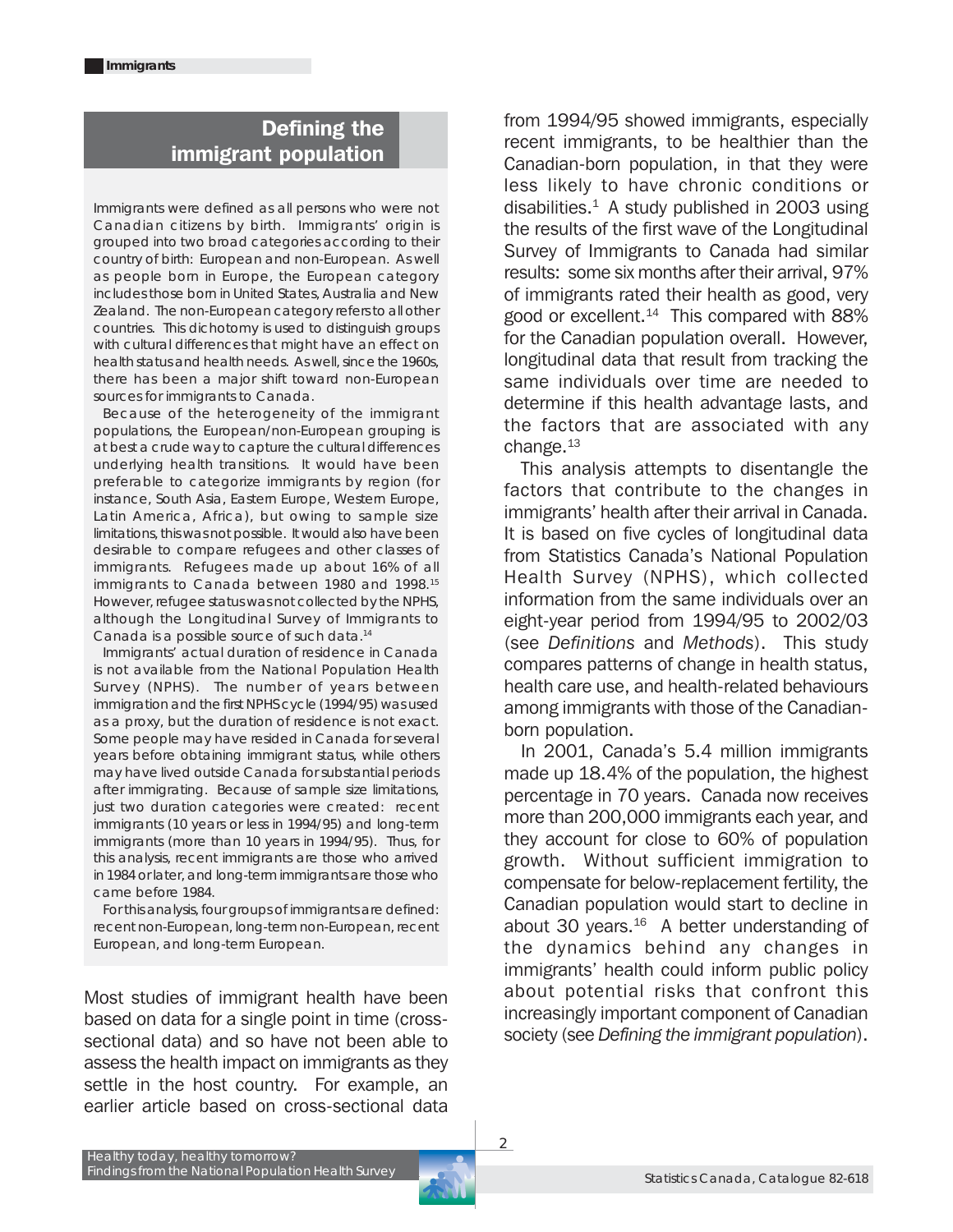#### A period of adjustment

It has been hypothesized that with the passage of time, the health status of immigrants tends to converge toward that of the host population. In other words, the "healthy immigrant effect" diminishes over time. Some medical problems may arise as immigrants age like anyone else. Other problems may occur as immigrants are integrated and adopt behaviours that have negative health impacts. Other conditions may result from the process of immigration itself. Financial constraints, employment problems and the lack of a network of social support can each take a toll on well-being.

Self-perceived health is a commonly used indicator that has been shown to reflect other measures of health status such as mortality and clinically diagnosed morbidity.<sup>17</sup> To study transitions in health status, an initially healthy population of NPHS respondents that included both immigrants and people born in Canada was examined. In 1994/95, they all rated their

#### Chart 1

**Non-European immigrants were more likely than the Canadianborn to report a deterioration in health**



*Data source: 1994/95 to 2002/03 National Population Health Survey, longitudinal file.*

*Note: Analysis, based on individuals reporting good, very good or excellent health in 1994/95; controls for age, sex, income adequacy, education, smoking, inactive leisure, social support/social involvement and body mass index in 1994/95.*

*\*\* Significantly different from estimate for Canadian-born (p < 0.01).*

health as good, very good or excellent. Data for the same people were analyzed over time to determine if there had been any changes in their self-perceived health.

An earlier longitudinal study using the first four cycles of the NPHS found that immigrants to Canada—European and non-European combined—were at higher risk of a deterioration in health than was the Canadian-born population. $13$  However, this new analysis of five cycles of NPHS data, which distinguishes between European and non-European immigrants, shows that the difference is attributable to those from non-European countries, who were twice as likely as the Canadian-born to report a deterioration in their health—that is, they had rated their health good, very good or excellent in 1994/95, but subsequently described themselves as being in fair or poor health (Chart 1, Appendix Table A). This decline was particularly pronounced among recent non-European

Chart 2

**Recent non-European immigrants were more likely than the Canadian-born to become frequent visitors to doctors**



*Data source: 1994/95 to 2002/03 National Population Health Survey, longitudinal file.*

*Note: Analysis, based on individuals reporting good, very goood or excellent health in 1994/95; controls for age, sex, income adequacy and education in 1994/95.*

*\*\* Significantly different from estimate for Canadian-born (p < 0.01).*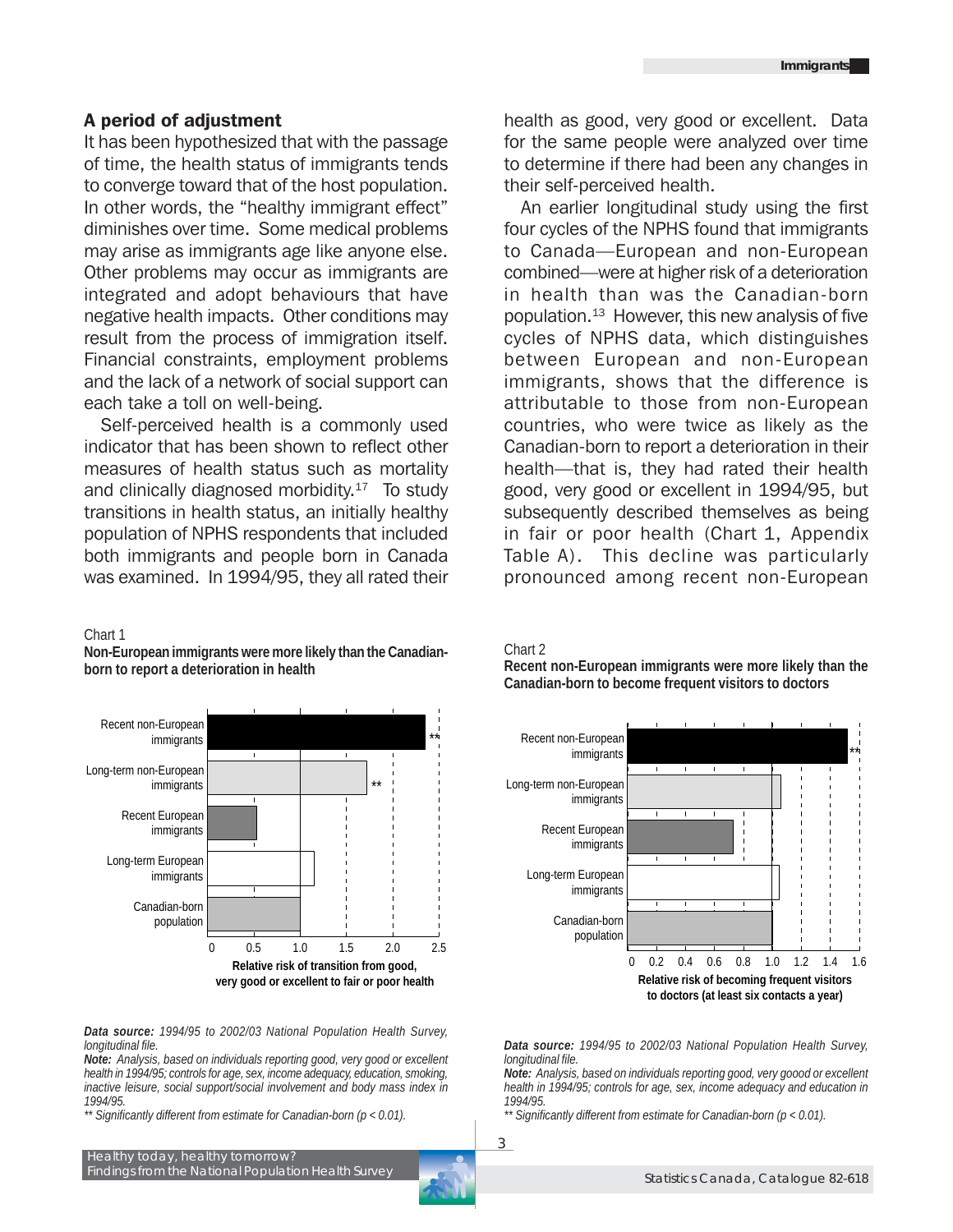immigrants. But surprisingly, even long-term non-European immigrants were more likely than the Canadian-born to report a shift toward fair or poor health.

#### Increasing frequency of doctor contacts

Is the decline in self-perceived health among recent non-European immigrants the result of changes in expectations as they integrate into Canadian society, or is it a real phenomenon? The results of the analysis of longitudinal data suggest the latter. Recent non-European immigrants' higher risk of reporting a deterioration in their health is mirrored in increasingly frequent doctor contacts. Over time, they were more likely than the Canadianborn to become frequent visitors to doctors (at least six contacts a year), suggesting that the health loss was not an artefact (Chart 2, Appendix Table B).

There was no statistically significant difference between any of the groups of immigrants selected for the study and the Canadian-born in the likelihood of being hospitalized. However, admission to hospital is usually necessitated by relatively serious health problems. It is possible that the eight years of follow-up available from the NPHS is not long enough for the decline in health to be severe enough to require hospitalization.

#### Lifestyle changes?

Immigrants' greater risk of reporting a decline in health might be attributable to a number of factors. For the population overall, daily smoking, inactive leisure time, and obesity were each found to be significantly associated with a deterioration in self-perceived health (Appendix Table A). Is it possible that in the process of adjusting to the Canadian lifestyle, non-European immigrants developed habits such as daily smoking $18,19$  that negatively affected their health?

Yet over time, relatively few non-European immigrants became daily smokers (Chart 3, Appendix Table C). In fact, they were only half as likely as the Canadian-born population to

#### Chart 3

**Non-European immigrants were less likely than the Canadianborn to become daily smokers**



*Data source: 1994/95 to 2002/03 National Population Health Survey, longitudinal file.*

*Note: Analysis, based on individuals reporting good, very good or excellent health in 1994/95; controls for age, sex, income adequacy and education in 1994/95.*

*\* Significantly different from estimate for Canadian-born (p < 0.05).*

#### Chart 4

**Recent European immigrants were more likely than the Canadian-born to become inactive in leisure time**



*Data source: 1994/95 to 2002/03 National Population Health Survey, longitudinal file*

*Note: Analysis, based on individuals reporting good, very good or excellent health in 1994/95; controls for age, sex, income adequacy and education in 1994/95.*

*\*\* Significantly different from estimate for Canadian-born (p < 0.01)*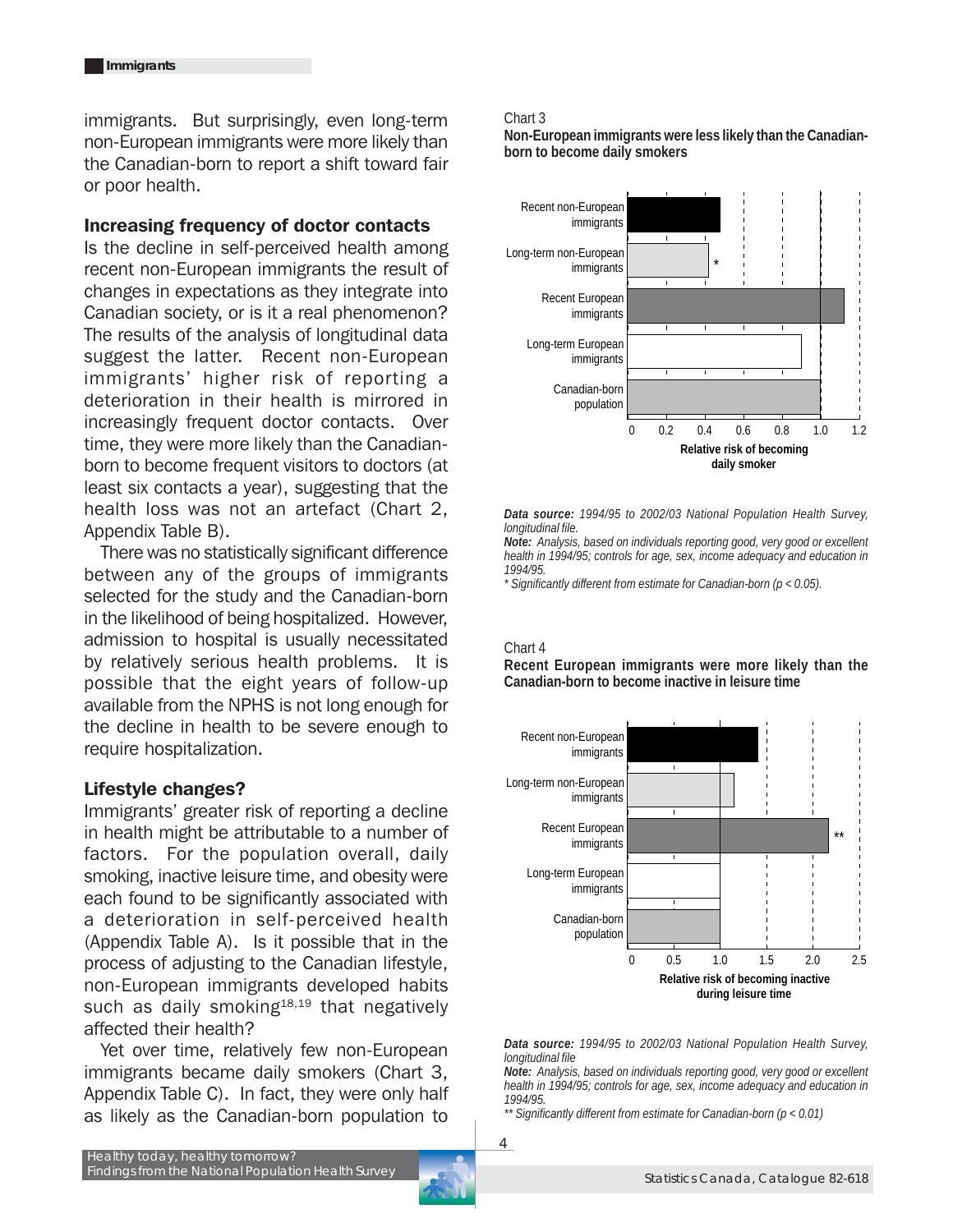#### Chart 5

**Recent non-European immigrants were almost twice as likely as the Canadian-born to have a substantial weight gain**



*Data source: 1994/95 to 2002/03 National Population Health Survey, longitudinal file.*

do so. Therefore, initiation of daily smoking was unlikely to be associated with a greater risk of reporting a deterioration of their health over the eight years.

But while non-European immigrants were not adopting that bad habit, they were somewhat more likely than the Canadian-born to have become physically inactive during their leisure time (although the difference was not statistically significant) (Chart 4). If true, this could help explain these immigrants' greater risk of reporting a decline in self-perceived health. However, more evidence is needed to understand the complex associations between the level of leisure-time activity and health among immigrant groups. For example, the group most likely to become inactive were recent European immigrants. Yet paradoxically, in contrast to non-European immigrants, these recent European immigrants were not at a greater risk of reporting a deterioration of their health relative to the Canadian-born.

Although the decline in recent non-European immigrants' self-perceived health could not be directly linked to daily smoking or physical inactivity, weight gain was a possible contributor. Rapid changes within and between body mass index (BMI) categories could be considered as important indicators of potential problems.20 Recent non-European immigrants were almost twice as likely as the Canadian-born population to have experienced at least a 10% increase in their BMI since 1994/95 (Chart 5).

#### **Conclusion**

Immigrants generally arrive with better health than the Canadian-born. However, as time passes, this "healthy immigrant effect" tends to diminish, as their health status converges with that of the host population. Some medical problems may arise as immigrants age, as well as when they are integrated and adopt behaviours that have negative health impacts. Other health problems may be due to the stress of immigration itself, which involves finding suitable employment and establishing a new social support network.

Longitudinal data from five cycles of the National Population Health Survey show that over the period 1994/95 to 2002/03, immigrants in general were more likely than the Canadian-born population to report a change from good, very good or excellent health to fair or poor health. However, this deterioration applied only to immigrants with non-European origins, especially those who had arrived since the mid-1980s. European immigrants, by contrast, were similar to the Canadian-born with regard to health transitions. A concomitant increase in the frequency with which recent non-European immigrants consulted physicians suggests that the loss of health was real, and not merely an artefact of cultural or subjective differences in the perception of health status.

Almost by definition, the process of immigration is stressful and disruptive, involving the loss of the support network of family and friends in the country of origin. But while lack

*Note: Analysis, based on individuals reporting good, very good or excellent health in 1994/95; controls for age, sex, income adequacy and education in 1994/95. Excludes people who were underweight in 1994/95.*

*<sup>\*\*</sup> Significantly different from estimate for Canadian-born (p < 0.01).*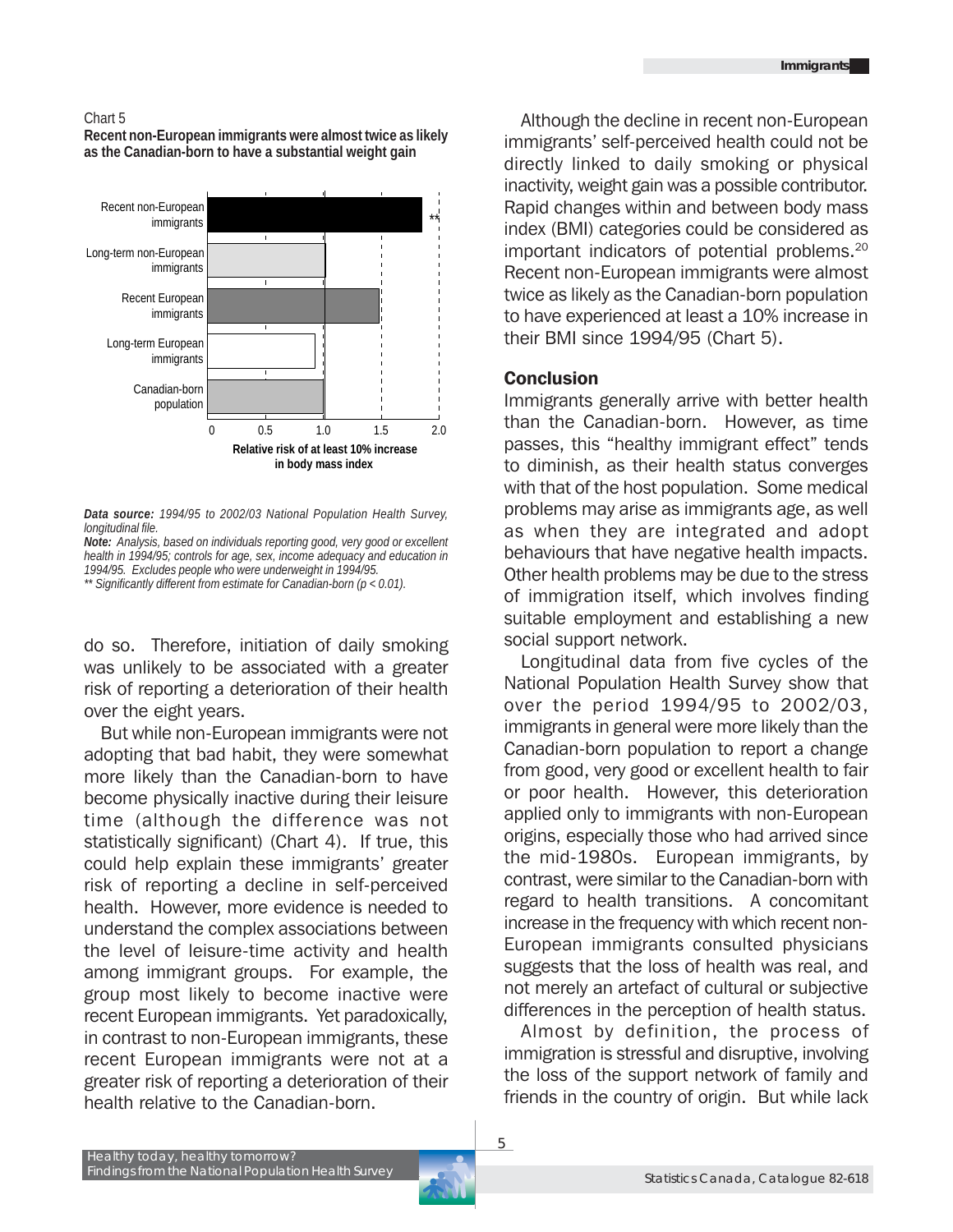of social support was, indeed, a risk factor for a decline in health (Appendix Table A), it was not included in subsequent analysis of changes in risk factors (Appendix Table C) because the questions asked were identical only in the first two NPHS cycles. However, the data that are available show that in 1994/95, non-European immigrants were more likely than the Canadianborn population to report low social support.

The likelihood of a deterioration in health was also related to socio-economic status, specifically, low education and low household income (Appendix Table A). Findings from the literature on immigrants' economic integration in Canada have shown that those with non-European origins are more likely than those with European origins to have low-paid jobs that require little education.<sup>21,22</sup> Because immigrants with European origins share a similar culture with the Canadian-born, they may encounter fewer social, economic and lifestyle barriers than do those from non-European countries.

The relationship between immigration and health transitions is highly complex,  $23$  involving not only socio-economic, cultural, behavioural, environmental and biological factors, but also pre-immigration history. Most of these variables are beyond the scope of this analysis. Nonetheless, data on lifestyle are somewhat indicative. The decline in health among recent non-European immigrants did not seem to be

associated with daily smoking initiation. They were, however, much more likely than the Canadian-born population to have had a substantial weight gain since immigrating. This result must be regarded cautiously.

Even with longitudinal data, some causal relationships cannot be confirmed. While recent non-European immigrants were more likely than the Canadian-born to report a weight gain, it cannot be concluded that the decline in selfperceived health was attributable to the increase in weight.

With longitudinal data it is possible to document the decline in immigrants' health and broadly identify the group most affected: those of non-European origin. They constitute an increasingly important segment of Canadian society, as the majority of recent immigrants (75%) come from non-European countries. This analysis is an attempt to better understand the health impact of the immigration process, as they adjust to life in Canada.

#### Acknowledgements

The authors thank Dennis Batten, Wen-Hao Chen, Philippe Finès, Marc Joncas, Christel Le Petit, Harold Mantel, Georgia Roberts and Kathy White of Statistics Canada for their assistance in various aspects of this analysis.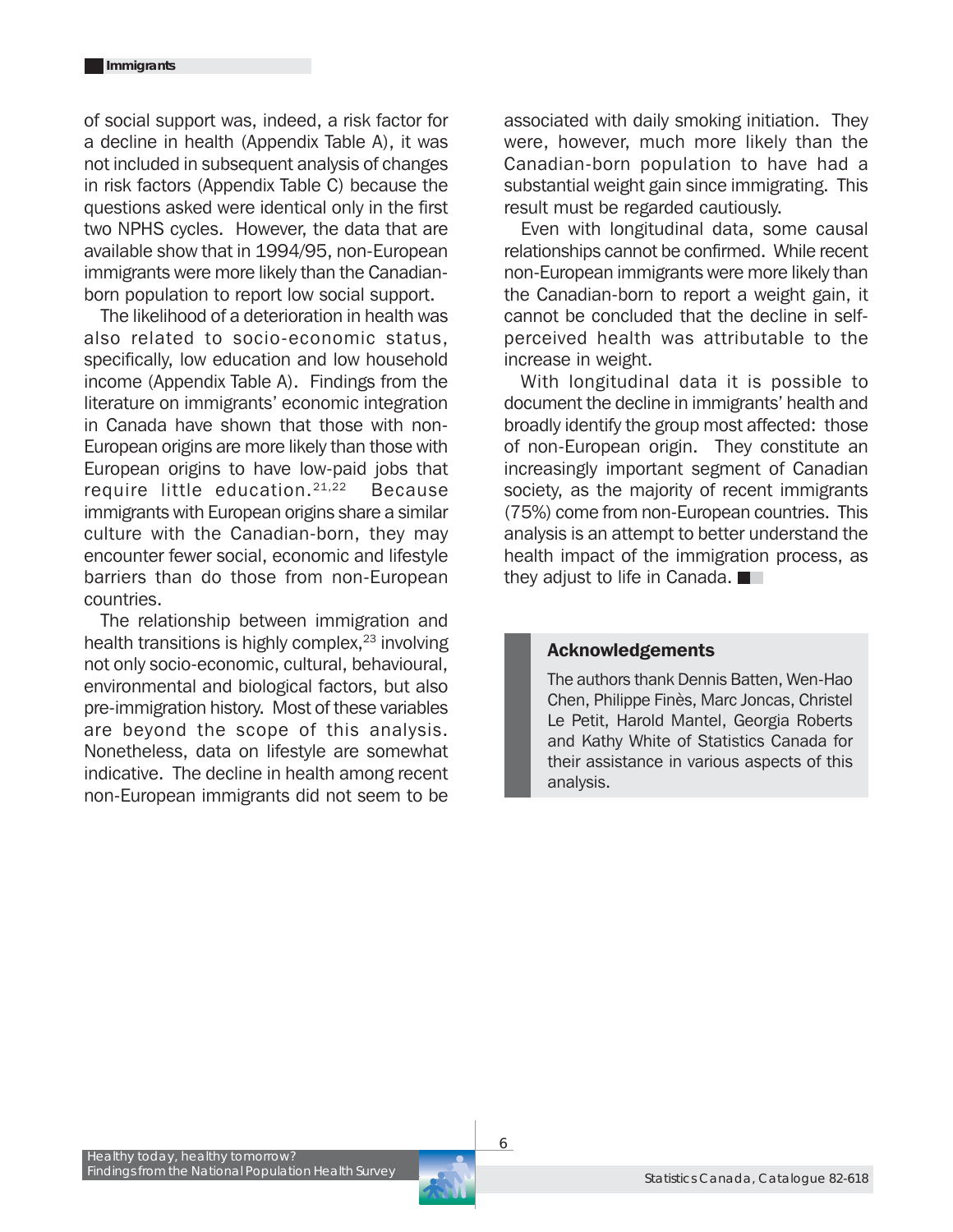#### References

- 1 Chen J, Ng E, Wilkins R. The health of Canada's immigrants in 1994-95. *Health Reports* (Statistics Canada, Catalogue 82-003) 1996; 7(4): 33-45.
- 2 Chen J, Wilkins R, Ng E. Health expectancy by immigrant status, 1986 and 1991. *Health Reports* (Statistics Canada, Catalogue 82-003) 1996; 8(3): 29-38
- 3 Dunn JR, Dyck I. Social determinants of health in Canada's immigrant population: results from the National Population Health Survey. *Social Science and Medicine* 2000; 51: 1573-93.
- 4 Ali J. Mental health of Canada's immigrants. *Health Reports* (Statistics Canada, Catalogue 82-003) 2002; 13(suppl): 101-11.
- 5 Pérez CE. Health status and health behaviour among immigrants. *Health Reports* (Statistics Canada, Catalogue 82-003) 2002; 13(suppl): 89-100.
- 6 Stephen EH, Foote K, Hendershot GE, et al. Health of the foreign-born population. *Advance Data from Vital and Health Statistics* 1994; 241: 1-10.
- 7 Frisbie WP, Cho Y, Hummer RA. Immigration and the health of Asian and Pacific Islander adults in the United States. *American Journal of Epidemiology* 2001; 153(4): 372-80.
- 8 Hyman I. Immigration and Health. Health Policy Working Paper Series. Working paper 01-05. Ottawa: Health Canada, September 2001.
- 9 McDonald JT, Kennedy S. Insights into the 'healthy immigrant effect': health status and health service use of immigrants to Canada. *Social Science & Medicine* 2004; 59: 1613-27.
- 10 Cho Y, Frisbie WP, Hummer RA, et al. Nativity, duration of residence, and the health of Hispanic adults in the United States. *International Migration Review* 2004; 28(1): 184-211.
- 11 Newbold KB, Danforth J. Health status and Canada's immigrant population. *Social Science and Medicine* 2003; 57: 1981-95.
- 12 Goel MS, McCarthy EP, Phillips RS, et al. Obesity among US immigrant subgroups by duration of residence. *Journal of the American Medical Association* 2004; 292(23): 2860-7.
- 13 Newbold KB. Self-rated health within the Canadian immigrant population: risk and the healthy immigrant effect. *Social Science and Medicine* 2005; 60: 1359- 70.
- 14 Chui T. *Longitudinal Survey of Immigrants to Canada: Process, Progress and Prospects* (Statistics Canada, Catalogue 89-611) Ottawa: Statistics Canada, 2003.
- 15 Dryburgh H. *The Longitudinal Administrative Databank (LAD) and the Longitudinal Immigration Database (IMDB): Building the LAD\_IMDB - A Technical Paper* (Statistics Canada, Catalogue 89-612) Ottawa: Statistics Canada, 2004.
- 16 Statistics Canada. *Population Projections for Canada, Provinces and Territories, 2000-2026* (Catalogue 91- 520) Ottawa: Statistics Canada, 2001.
- 17 Shields M, Shooshtari S. Determinants of selfperceived health. *Health Reports* (Statistics Canada, Catalogue 82-003) 2001; 13(1): 35-52.
- 18 US Department of Health and Human Services*. The Health Consequences of Smoking: A Report of the Surgeon General*. Rockville, Maryland: US Department of Health and Human Services, 2004.
- 19 Acevedo-Garcia D, Barbeau E, Bishop JA, et al. Undoing an epidemiological paradox: the tobacco industry's targeting of US immigrants. *American Journal of Public Health* 2004; 94(12): 2188-93.
- 20 National Health and Welfare. *Canadian Guidelines for Healthy Weights.* Report of an Expert Group convened by Health Promotion Directorate, Health Services and Promotion Branch. Ottawa: Minister of National Health and Welfare, 1988.
- 21 Chui T, Zietsma D. Earnings of immigrants in the 1990s. *Canadian Social Trends* (Statistics Canada, Catalogue 11-008-XIE) 2003; 70(Autumn): 24-8.
- 22 Galarneau D, Morissette R. Immigrants: Settling for less? *Perspectives on Labour and Income* (Statistics Canada, Catalogue 75-001) 2004; 5(6): 5-16.
- 23 Palloni A, Arias E. Paradox lost: Explaining the Hispanic adult mortality advantage. *Demography* 2004; 41(3): 385-416.
- 24 Swain L, Catlin G, Beaudet MP. The National Population Health Survey – its longitudinal nature. *Health Reports* (Statistics Canada, Catalogue 82-003) 1999; 10(4): 69-82.
- 25 Hosmer DW, Lemeshow S. *Applied Survival Analysis: Regression Modeling of Time to Event Data.* New York: John Wiley & Sons, Inc., 1999.
- 26 Allison PD. *Survival Analysis Using the SAS System: A Practical Guide*. SAS Institute.
- 27 Rao JNK, Wu CFJ, Yue K. Some recent work on resampling methods for complex surveys. *Survey Methodology* (Statistics Canada, Catalogue 12-001) 1992; 18(2): 209-17.
- 28 Rust KF, Rao JNK. Variance estimation for complex surveys using replication techniques. *Statistical Methods in Medical Research* 1996; 5: 281-310.

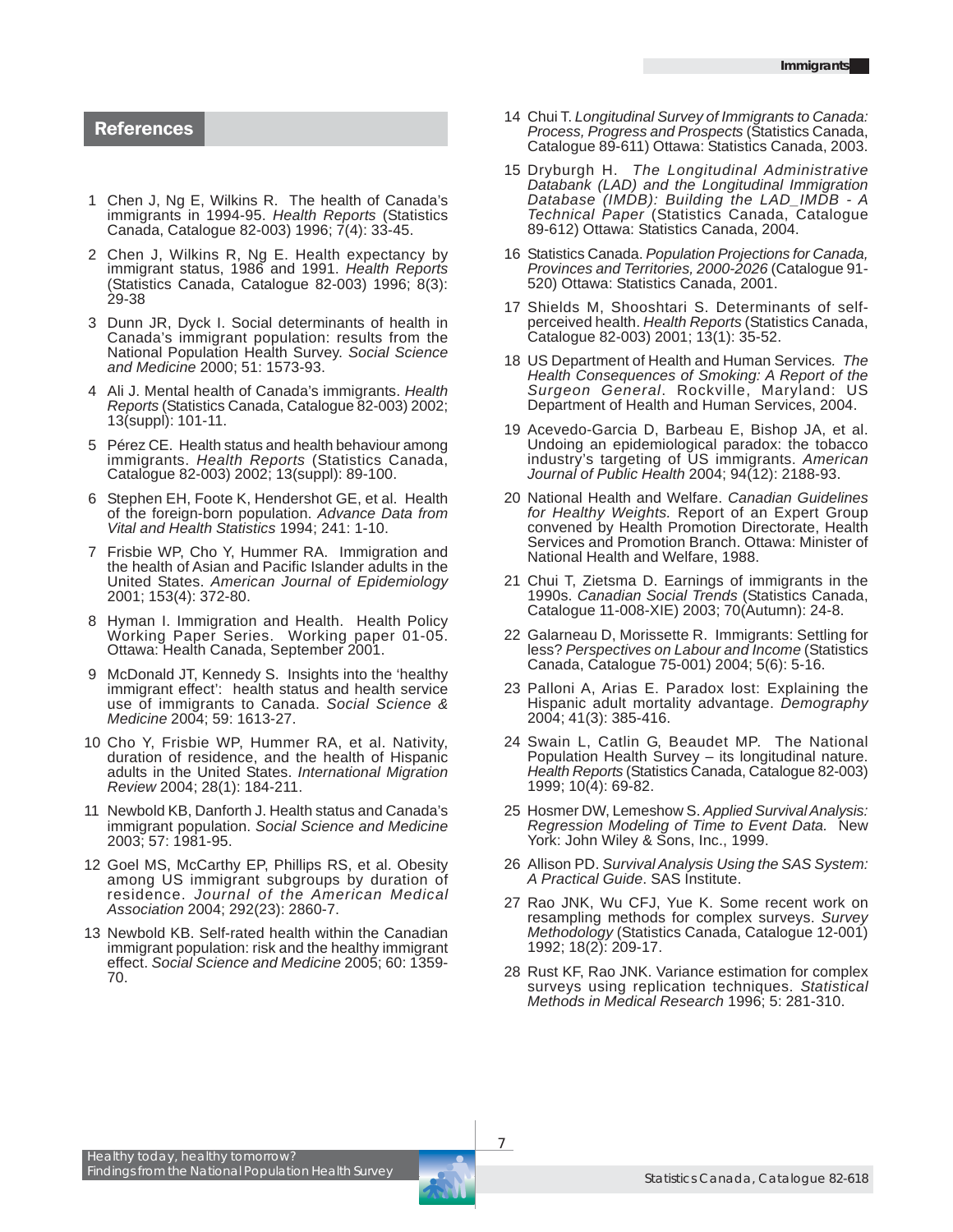#### Appendix

#### Table A

**Adjusted risk ratios for transition from good/very good/ excellent health to fair/poor health, by immigration status, duration of residence, and other selected characteristics, healthy† private household population aged 18 or older, Canada excluding territories, 1994/95 to 2002/03**

|                                                                                                                                                                                                                  | Adjusted<br>risk<br>ratio                 | 95%<br>confidence<br>interval                            |
|------------------------------------------------------------------------------------------------------------------------------------------------------------------------------------------------------------------|-------------------------------------------|----------------------------------------------------------|
| Immigration status and duration of residence<br>Canadian-born <sup>‡</sup><br>Recent European immigrants<br>Long-term European immigrants<br>Recent non-European immigrants<br>Long-term non-European immigrants | 1.0<br>0.5<br>1.2<br>$2.3***$<br>$1.7***$ | $\cdots$<br>0.1, 2.1<br>1.0, 1.4<br>1.6, 3.3<br>1.3, 2.4 |
| Sex<br>Men <sup>‡</sup><br>Women                                                                                                                                                                                 | 1.0<br>1.1                                | $\cdots$<br>0.9, 1.2                                     |
| Age group<br>$18 - 34$ <sup><math>\ddagger</math></sup><br>35-54<br>$55+$                                                                                                                                        | 1.0<br>$1.6***$<br>$3.4***$               | $\ldots$<br>1.3, 1.9<br>2.8, 4.1                         |
| Income adequacy<br>Low<br>Not low <sup>#</sup>                                                                                                                                                                   | $1.5***$<br>1.0                           | 1.3, 1.7<br>$\cdots$                                     |
| Education<br>Less than secondary graduation<br>Secondary graduation/Some postsecondary<br>Postsecondary graduation <sup>t</sup>                                                                                  | $1.9***$<br>$1.2*$<br>1.0                 | 1.6, 2.2<br>1.0, 1.4<br>$\cdots$                         |
| Smoking<br>Daily smoker<br>Not daily smoker <sup>#</sup>                                                                                                                                                         | $1.5***$<br>1.0                           | 1.3, 1.7<br>.                                            |
| Inactive leisure<br>No <sup>†</sup><br>Yes                                                                                                                                                                       | 1.0<br>$1.2***$                           | <br>1.0, 1.3                                             |
| Social support<br>High <sup>‡</sup><br>Low                                                                                                                                                                       | 1.0<br>$1.3*$                             | $\cdots$<br>1.0, 1.5                                     |
| Social involvement<br>High <sup>†</sup><br>Low                                                                                                                                                                   | 1.0<br>1.1                                | $\cdots$<br>1.0, 1.2                                     |
| Body mass index <sup>§</sup><br>Underweight<br>Normal weight <sup>#</sup><br>Overweight<br>Obese                                                                                                                 | 1.0<br>1.0<br>$1.2***$<br>$1.3***$        | 0.7, 1.6<br>1.0, 1.4<br>1.1, 1.6                         |

*Data source: 1994/95 to 2002/03 National Population Health Survey, longitudinal file.*

*Note: All explanatory variables are based on situation in 1994/95. Because of rounding, some confidence intervals with 1.0 as upper/lower limit are significant. † Reported good, very goood or excellent health in 1994/95.*

*‡ Reference category.*

*§ Excludes pregnant women.*

*\* Significantly different from reference category (p < 0.05).*

*\*\* Significantly different from reference category (p < 0.01).*

*... Not applicable.*

#### Table B

**Adjusted risk ratios for health care utilization, by immigration status, duration of residence and other selected characteristics, healthy† private household population aged 18 or older, Canada excluding territories, 1994/95 to 2002/03**

|                                                                                                                                                                                                                      | Doctor<br>contacts<br>became frequent <sup>‡</sup> |                                                                   | Hospitalized<br>for at least<br>one night <sup>§</sup> |                                                          |
|----------------------------------------------------------------------------------------------------------------------------------------------------------------------------------------------------------------------|----------------------------------------------------|-------------------------------------------------------------------|--------------------------------------------------------|----------------------------------------------------------|
|                                                                                                                                                                                                                      | Adjusted<br>risk<br>ratio                          | 95%<br>confi-<br>dence<br>interval                                | Adjusted<br>risk<br>ratio                              | 95%<br>confi-<br>dence<br>interval                       |
| Immigration status and duration<br>of residence<br>Canadian-born <sup>tt</sup><br>Recent European immigrants<br>Long-term European immigrants<br>Recent non-European immigrants<br>Long-term non-European immigrants | 1.0<br>0.7<br>1.1<br>1.1                           | $\cdots$<br>0.4, 1.2<br>0.9, 1.2<br>$1.5***$ 1.1, 2.1<br>0.8, 1.4 | 1.0<br>0.6<br>1.0<br>0.9<br>0.8                        | $\cdots$<br>0.3, 1.3<br>0.8, 1.2<br>0.6, 1.4<br>0.5, 1.3 |
| Sex<br>Men <sup>tt</sup><br>Women                                                                                                                                                                                    | 1.0                                                | $\sim$ 100 $\pm$ 100<br>$1.6***$ 1.5, 1.8                         | 1.0                                                    | $1.4***$ 1.2, 1.6                                        |
| Age group<br>18-34 <sup>tt</sup><br>35-54<br>$55+$                                                                                                                                                                   | 1.0<br>$0.9*$<br>$1.4***$                          | $\cdots$<br>0.8, 1.0<br>1.2, 1.6                                  | 1.0<br>$1.8***$                                        | $\ldots$<br>$0.8**$ 0.7, 1.0<br>1.5, 2.1                 |
| Income adequacy<br>Low<br>Not low <sup>tt</sup>                                                                                                                                                                      | 1.1<br>1.0                                         | 0.9, 1.2                                                          | 1.1<br>1.0                                             | 0.9, 1.3                                                 |
| Education<br>Less than secondary graduation<br>Secondary graduation/Some<br>postsecondary<br>Postsecondary graduation <sup>11</sup>                                                                                  | 1.1<br>1.0<br>1.0                                  | 0.9, 1.2<br>0.9.1.2<br>.                                          | 1.0<br>1.0                                             | $1.3***$ 1.2, 1.5<br>0.9.1.2<br>                         |

*Data source: 1994/95 to 2002/03 National Population Health Survey, longitudinal file.*

*Note: All explanatory variables are based on situation in 1994/95. Because of rounding, some confidence intervals with 1.0 as upper/lower limit are significant. † Reported good, very good or excellent health in 1994/95.*

*‡ 6 or more contacts in previous year; based on non-frequent visitors to doctors in 1994/95.*

*§ Not hospitalized in 1994/95.*

*†† Reference category.*

*\* Significantly different from reference category (p < 0.05).*

*\*\* Significantly different from reference category (p < 0.01).*

*... Not applicable.*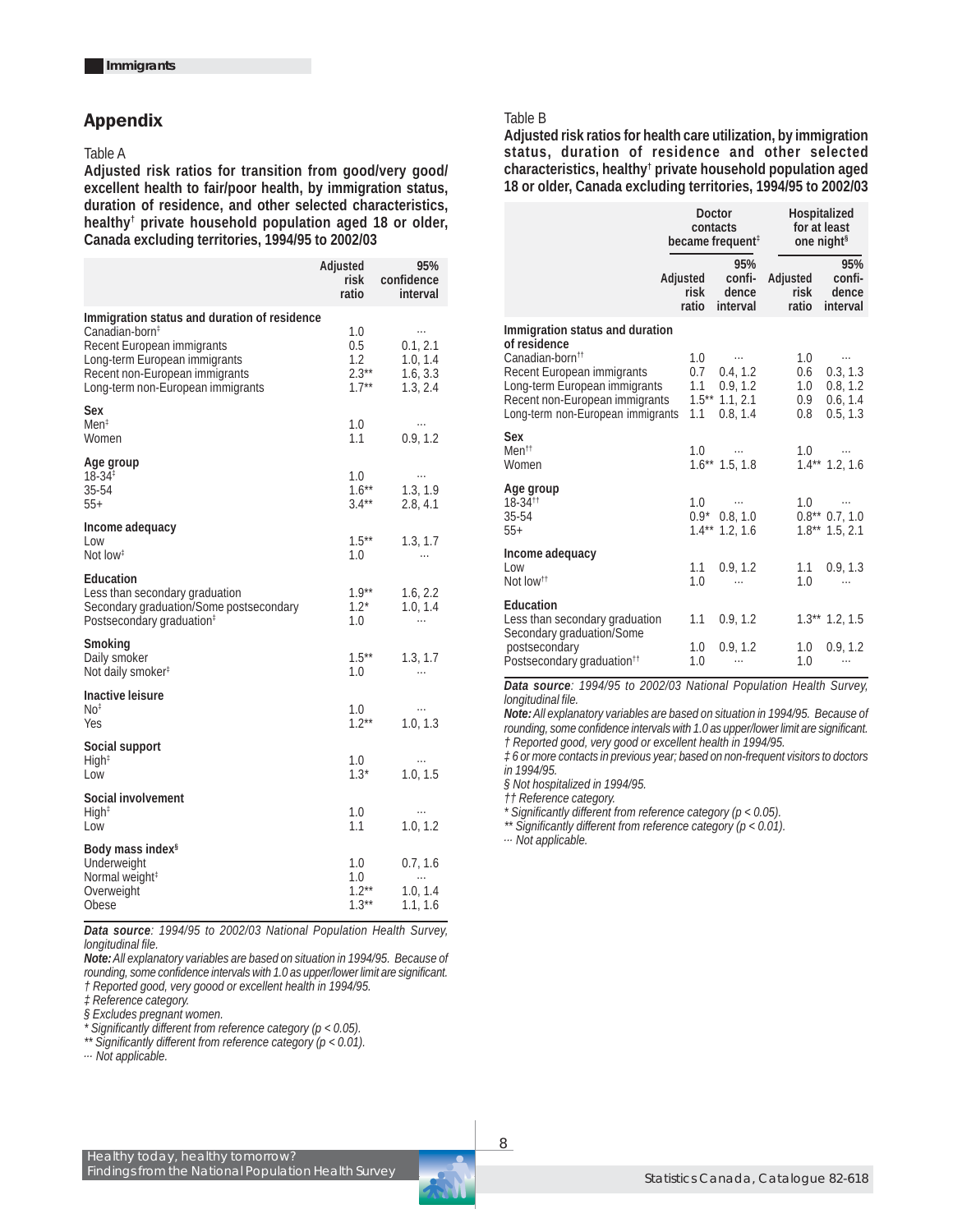#### Table C

**Adjusted risk ratios for health-related behaviours, by immigration status and duration of residence and other selected characteristics, healthy† private household population aged 18 or older, Canada excluding territories, 1994/95 to 2002/03**

|                                                                                                                                                                                                                      | Became<br>daily smoker <sup>#</sup> |                                                          | Became inactive<br>during leisure <sup>§</sup> |                                                          | 10% or more increase<br>in body mass index <sup>11</sup> |                                                          |
|----------------------------------------------------------------------------------------------------------------------------------------------------------------------------------------------------------------------|-------------------------------------|----------------------------------------------------------|------------------------------------------------|----------------------------------------------------------|----------------------------------------------------------|----------------------------------------------------------|
|                                                                                                                                                                                                                      | Adjusted<br>risk<br>ratio           | 95%<br>confidence<br>interval                            | Adjusted<br>risk<br>ratio                      | 95%<br>confidence<br>interval                            | Adjusted<br>risk<br>ratio                                | 95%<br>confidence<br>interval                            |
| Immigration status and duration<br>of residence<br>Canadian-born <sup>##</sup><br>Recent European immigrants<br>Long-term European immigrants<br>Recent non-European immigrants<br>Long-term non-European immigrants | 1.0<br>1.1<br>0.9<br>0.5<br>$0.4*$  | $\cdots$<br>0.1, 9.9<br>0.6, 1.5<br>0.2, 1.2<br>0.2, 0.9 | 1.0<br>$2.2***$<br>1.0<br>1.4<br>1.2           | $\cdots$<br>1.2, 3.9<br>0.8, 1.2<br>0.9, 2.3<br>0.7, 1.8 | 1.0<br>1.5<br>0.9<br>$1.8***$<br>1.0                     | $\cdots$<br>0.9, 2.5<br>0.8, 1.1<br>1.4, 2.5<br>0.7, 1.4 |
| Sex<br>Men <sup>11</sup><br>Women                                                                                                                                                                                    | 1.0<br>$0.7**$                      | $\cdots$<br>0.4, 0.8                                     | 1.0<br>1.1                                     | $\cdots$<br>1.0, 1.2                                     | 1.0<br>$1.2***$                                          | $\cdots$<br>1.1, 1.4                                     |
| Age group<br>$18-34$ <sup>##</sup><br>35-54<br>$55+$                                                                                                                                                                 | 1.0<br>$0.6***$<br>$0.2**$          | $\cdots$<br>0.5, 0.7<br>0.1, 0.3                         | 1.0<br>1.0<br>1.1                              | $\cdots$<br>0.8, 1.1<br>1.0, 1.3                         | 1.0<br>$0.7**$<br>$0.4***$                               | $\cdots$<br>0.6, 0.8<br>0.3, 0.5                         |
| Income adequacy<br>Low<br>Not low <sup>##</sup>                                                                                                                                                                      | $1.8***$<br>1.0                     | 1.2, 2.7<br>$\cdots$                                     | $1.3***$<br>1.0                                | 1.1, 1.5<br>$\ldots$                                     | $1.2**$<br>1.0                                           | 1.1, 1.4<br>$\cdots$                                     |
| Education<br>Less than secondary graduation<br>Secondary graduation/Some<br>postsecondary<br>Postsecondary graduation <sup>11</sup>                                                                                  | $1.7**$<br>$1.4*$<br>1.0            | 1.2, 2.4<br>1.0, 1.9<br>$\cdots$                         | $1.5***$<br>1.1<br>1.0                         | 1.3, 1.8<br>1.0, 1.2<br>$\cdots$                         | $1.2***$<br>$1.1*$<br>1.0                                | 1.1, 1.4<br>1.0, 1.3<br>$\cdots$                         |

*Data source: 1994/95 to 2002/03 National Population Health Survey, longitudinal file.*

*Note: All explanatory variables are based on situation in 1994/95. Because of rounding, some confidence intervals with 1.0 as upper/lower limit are significant. † Reported good, very good or excellent health in 1994/95.*

*‡ Not daily smoker in 1994/95.*

*§ Active leisure time in 1994/95.*

*†† Excludes those who were underweight in 1994/95.*

*‡‡ Reference category.*

*\* Significantly different from reference category (p < 0.05).*

*\*\* Significantly different from reference category (p < 0.01).*

*... Not applicable.*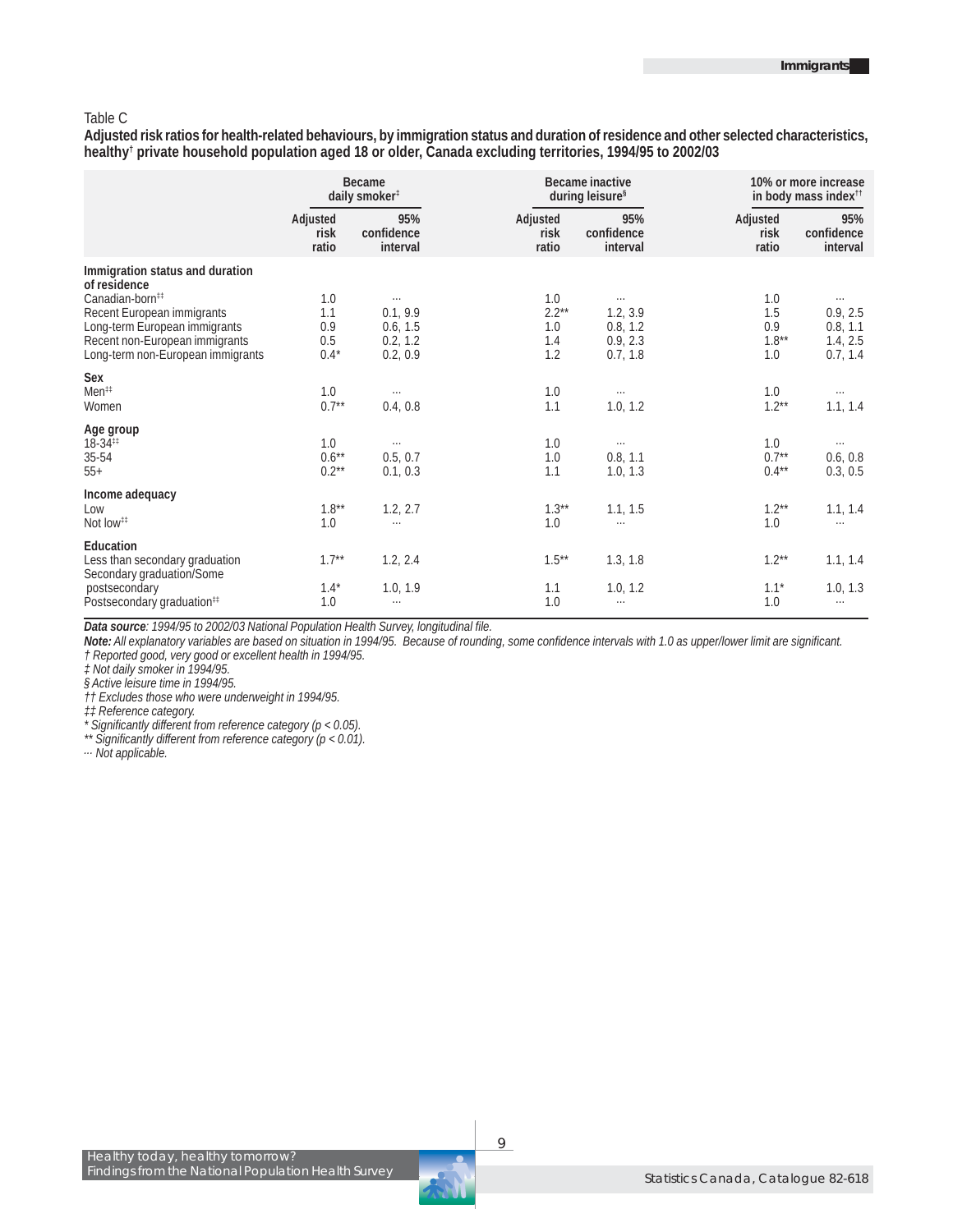## **Definitions**

*Self-perceived health* was measured on a five-category scale: poor, fair, good, very good or excellent. In this analysis, good health was defined as those reporting good, very good or excellent health.

*Frequent doctor contacts* was defined as six or more contacts (in person or by telephone) with a general practitioner or other medical doctor in the previous year. Six contacts was used as the cut-off because it was far above the median of two contacts for the Canadian population in 1994/95.

*Hospitalization* was defined as having spent at least one night in a hospital, nursing home or convalescent home.

*Daily smokers* were those who currently smoked every day.

Respondents were considered to be *inactive during leisure time* if they engaged in activities that were not vigorous enough to require expending at least 1.5 kcal/ kg/day—the equivalent of walking briskly for 30 minutes every day, or bowling or practising yoga or tai-chi for at least 45 minutes daily.

*Body mass index (BMI)* was obtained by dividing weight in kilograms by the square of height in metres. The measure excluded pregnant women and those shorter than 0.91 metre (3 feet) or taller than 2.13 metres (7 feet). In accordance with the recommendations of the World Health Organization, four BMI categories were defined: underweight (less than 18.5); normal weight (18.5 to less than 25.0); overweight (25.0 to less than 30.0); and obese (30.0 or more).

*Social support* was measured with four items that reflected whether respondents felt that they had someone they could confide in, count on, who could give them advice, and who made them feel loved. Scores could range from 0 to 4, with higher scores indicating greater perceived social support. A score of 2 or more was considered to be high social support. Low social support, though a risk factor for health loss, was not included in the main analysis since the questions asked were identical only in the first two NPHS cycles.

*Social involvement* was measured by two items that reflected the frequency of participation in associations or voluntary organizations and the frequency of attendance at religious services in the last year. Scores could range from 0 to 8, with higher scores indicating greater social involvement. A score of 2 or more was considered to be high social involvement.

Three *age groups* were specified for the analysis: 18 to 34, 35 to 54, and 55 or older.

Level of *education* was defined as less than secondary graduation, secondary graduation/some postsecondary, and postsecondary graduation.

Low *income adequacy* was based on the number of people in the household and total household income from all sources in the previous 12 months. It was defined as less than \$15,000 for a household with 1 or 2 persons, less than \$20,000 for a household with 3 or 4 persons, and less than \$30,000 for a household with 5 or more persons.